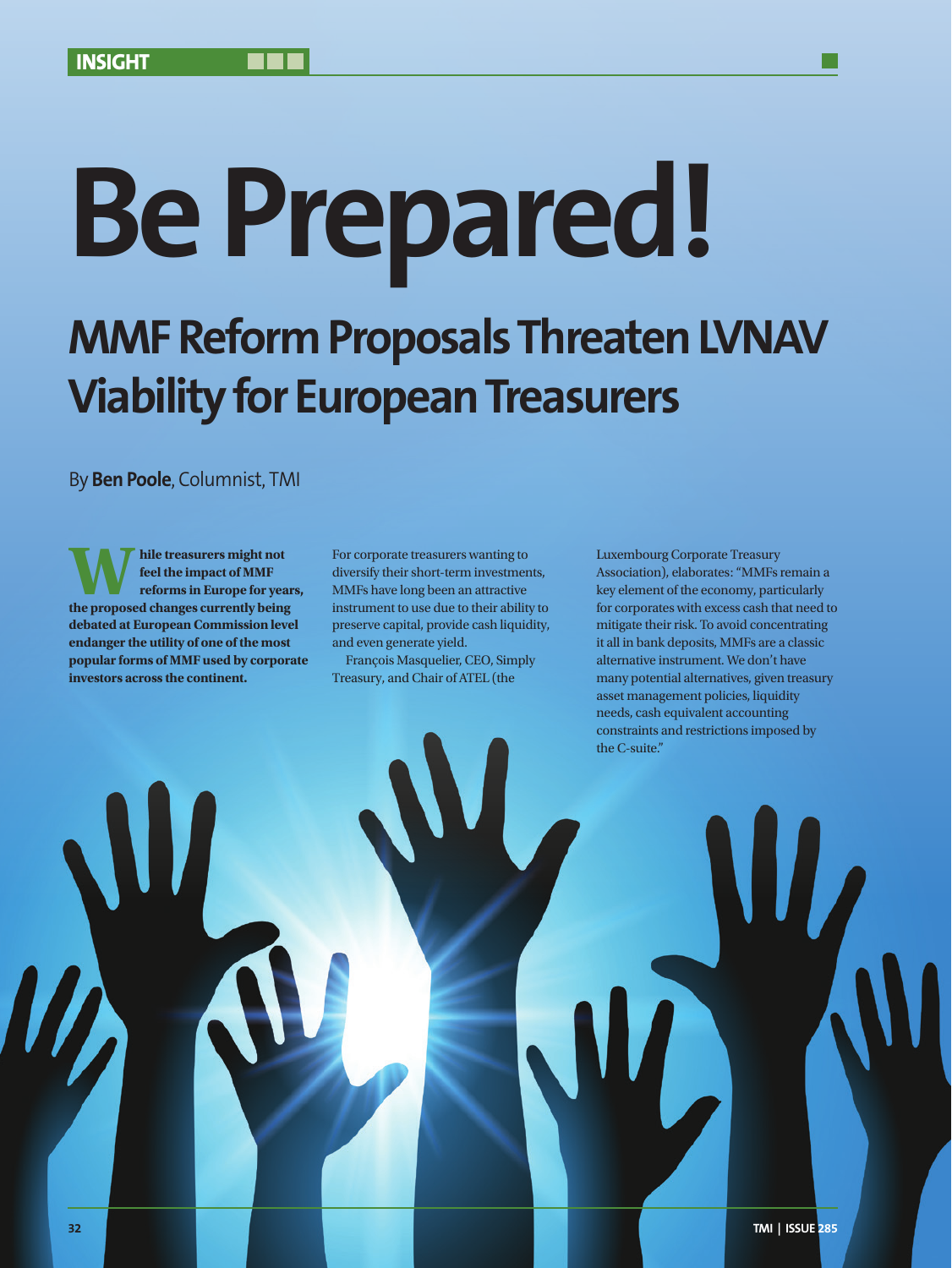Some uncertainty has been created in Europe about the potential utility of certain MMFs in the future. This has been caused by additional regulatory scrutiny of the sector following the short, sharp liquidity shock that affected most financial markets in March 2020 due to the onset of the Covid-19 pandemic. While a review of the effectiveness of the 2017 European Money Market Fund Regulation (MMFR) was always planned for this summer, this event triggered earlier regulatory action.

In February 2022, the European Securities and Markets Authority (ESMA) issued proposals for changes to MMF regulations in Europe. ESMA's final report states that: "A number of EU MMFs faced significant liquidity issues during the period of acute stress in March 2020 with large redemptions from investors on the liability side and a severe deterioration of liquidity of money market instruments on the asset side."

ESMA has two key targets in mind with its proposals. One of them is to address liquidity-related issues seen in March 2020 by ensuring the mandatory availability of at least one liquidity management tool for all MMFs. It also suggests amendments to the daily liquid asset/weekly liquid asset ratios and the inclusion/reinforcement of the possibility of temporarily using liquidity buffers in times of stress.

The other main target of the reform proposals is to address the threshold effects for constant net asset value (CNAV) MMFs by decoupling regulatory thresholds from suspensions, gates, and redemption fees for low volatility net asset value (LVNAV) and public debt CNAV (PDCNAV) MMFs, and removing the possibility of using amortised costs for LVNAV MMFs.

Veronica Iommi, Secretary General, Institutional Money Market Funds Association, (IMMFA), comments: "It

is not just ESMA, but other authorities including the European Systemic Risk Board [ESRB] also agree that the link between liquidity thresholds and the possible imposition of fees, gates, and suspensions should be removed. This link was introduced in the previous round of reforms to ensure MMFs always had sufficient liquidity buffers to meet even heightened levels of outflows. Although apparently logical and wellintentioned, this inadvertently created a 'bright line' that investors focused on and became concerned about, increasing the likelihood of redemptions as that threshold approached."

Removing the anxieties created by that link is not overly controversial. However, the second element to address the threshold effects for CNAV funds – removing the possibility to use amortised costs for LVNAV funds – has met with criticism.

"The effective prohibition of the stable NAV component of the LVNAV fund type is something that IMMFA strongly opposes on the basis that it's not evidentially supported and that it would have deeply negative implications for investors such as treasurers who value the utility of the stable NAV LVNAV," comments Iommi. "We believe it's imperative to preserve investor choice, and we do not feel that the experience of funds during the crisis warrants the effective suppression of the LVNAV fund type."

It has been a mere three years since treasurers spent considerable time and resources building their investment policies, controls, and oversight around the LVNAV product structure, which was created under the European MMF Regulation policy framework. This is also a source of frustration in the industry.

Beccy Milchem, Head of EMEA Cash Management, BlackRock, notes: "We spent

66

*MMFs remain a key element of the economy, particularly for corporates with excess cash that need to mitigate their risk.*



**ATEL (the Luxembourg Corporate Treasury Association)**

much time working with our clients and educating them through that process, which is a very recent memory. We think that treasurers will share our position that a policy response that eliminates the LVNAV structure is not appropriate unless there is clear evidence that the structure itself resulted in a specific vulnerability in March 2020. We do not believe this was the case"

### **Threats to LVNAV MMF survival**

While the European MMF reform proposals are being made with the best of intentions to enhance the resilience of funds in the face of extreme liquidity events, the details of the proposals threaten to undermine a section of the MMF market.

"Over-regulation is the enemy of good intentions," remarks Masquelier. "Moderation in financial regulation is always advisable. You might make the product very resilient by ring-fencing it but risk also turning it into a fortress that nobody wants to enter."

The current ability for an LVNAV MMF to round the NAV per share to 1 offers investors operational utility. That utility is offset by the higher daily and weekly requirements of the product compared with the other regulatory structures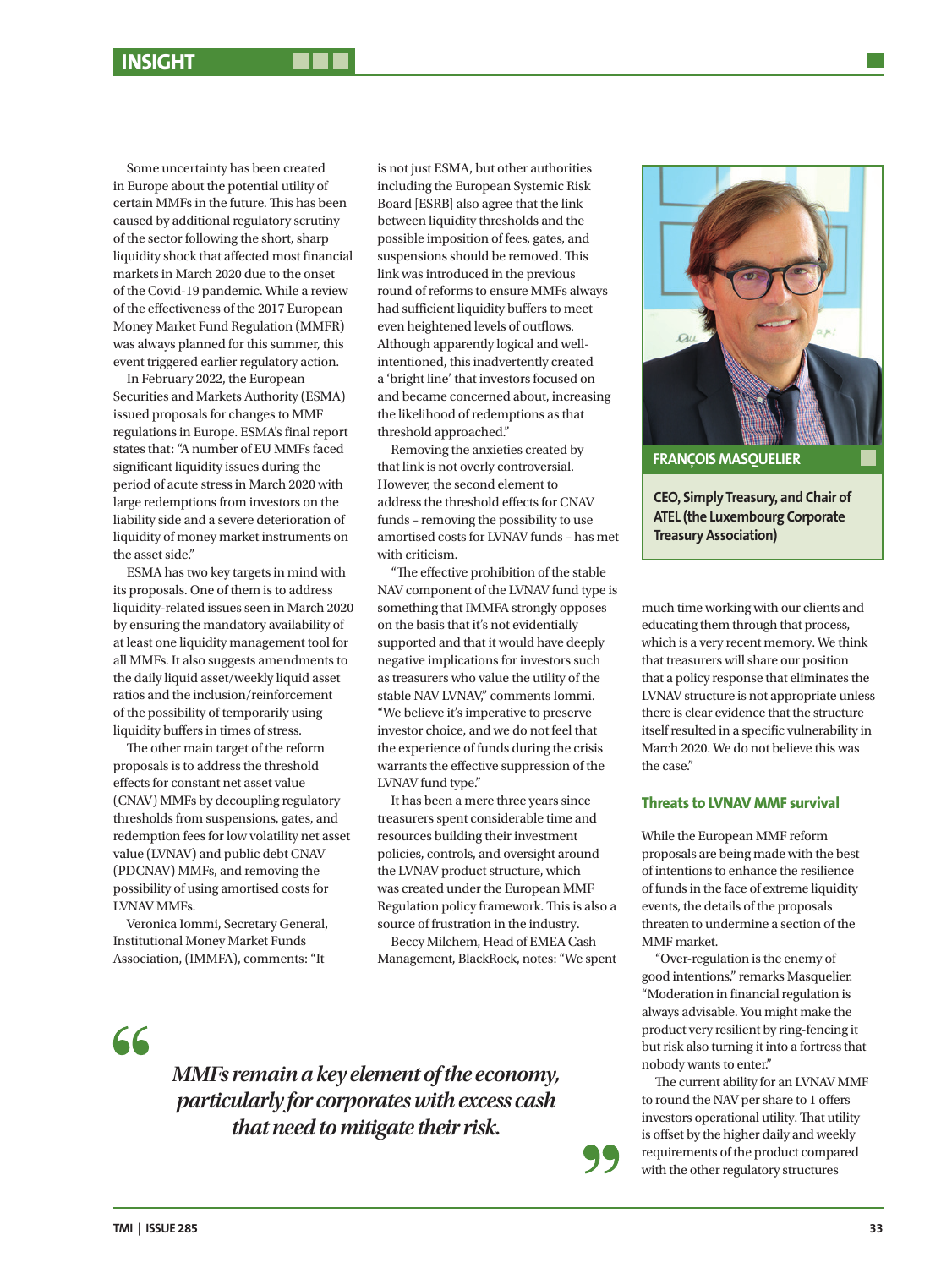## $66$

*We believe it's imperative to preserve investor choice, and we do not feel that the experience of funds during the crisis warrants the effective suppression of the LVNAV fund type.*

introduced in 2019. This fund construction is popular with treasurers and other cash investors.

"The utility value of LVNAV is very much evidenced by their size, which is currently equivalent to around 46% of the entire European market," comments Iommi. "The ability to trade in and out at an agreed price of one is a vital part of the utility of the LVNAV – it is predictable, which means that the fund type can be designated 'cash or cash equivalent' for accounting purposes. Converting to a floating or variable NAV would greatly increase uncertainty around the accounting treatment."

Kim Hochfeld, Global Head of Cash, State Street Global Advisors, and Chair of IMMFA, agrees that clarification around the accounting treatment is needed as soon as possible from the regulator.

"We would hope that the regulatory authorities will address the current lack of accounting clarity in most jurisdictions as to whether a short-term VNAV MMF could be classified as cash or cash equivalent for investors," Hochfeld explains. "Unless this is resolved, it could disincentivise existing or potential investors to consider a shortterm VNAV MMF as part of their liquidity management toolbox."

Much of the concern around the effective prohibition of the stable NAV comes from the fact that this change could be problematic for investors, whose internal treasury management or order management systems are usually set up for a price of the one unit, such as sterling or dollar, for example, and for the accounting classification of their MMF investments.

BlackRock's Milchem notes: "Removing the LVNAV structure would undoubtedly cause some treasurers a headache, whether that's through a rehaul of those investment policies, re-engagement and work with their auditors over the consideration of the cash and cash equivalents, and potential upgrades to the TMS or other systems used for back-office processes to handle any changes in the structures themselves."

The challenge for treasurers is that there are not many alternative instruments available, particularly with the same utility currently offered by LVNAV funds, if they want to continue diversifying their shortterm cash prudently and effectively.

"Treasurers who are unable to invest in a variable NAV will have to find alternatives if these proposals become law," says IMMFA's Iommi. "When this change happened in the last round of reforms in the US, it was a factor in investors moving to government funds. However, government funds of the same scale do not exist in euro or sterling. Bank deposits are



**VERONICA IOMMI**

**Secretary General, Institutional Money Market Funds Association, (IMMFA)**



## **APPROXIMATE TIMELINE FOR POTENTIAL EUROPEAN MMF REFORMS**

- **a** 20 May 2022: European Commission Consultation closed.
- l **July/August 2022:** European Commission Assessment Report published.
- **a** 2022/early 2023: Amendments to 2017 European MMF Regulation published.
	- **Earliest Q2 2024:** Changes published after passing through EU trilogue legal process.
	- 2025/2026: Impact of legislative changes felt by investors.